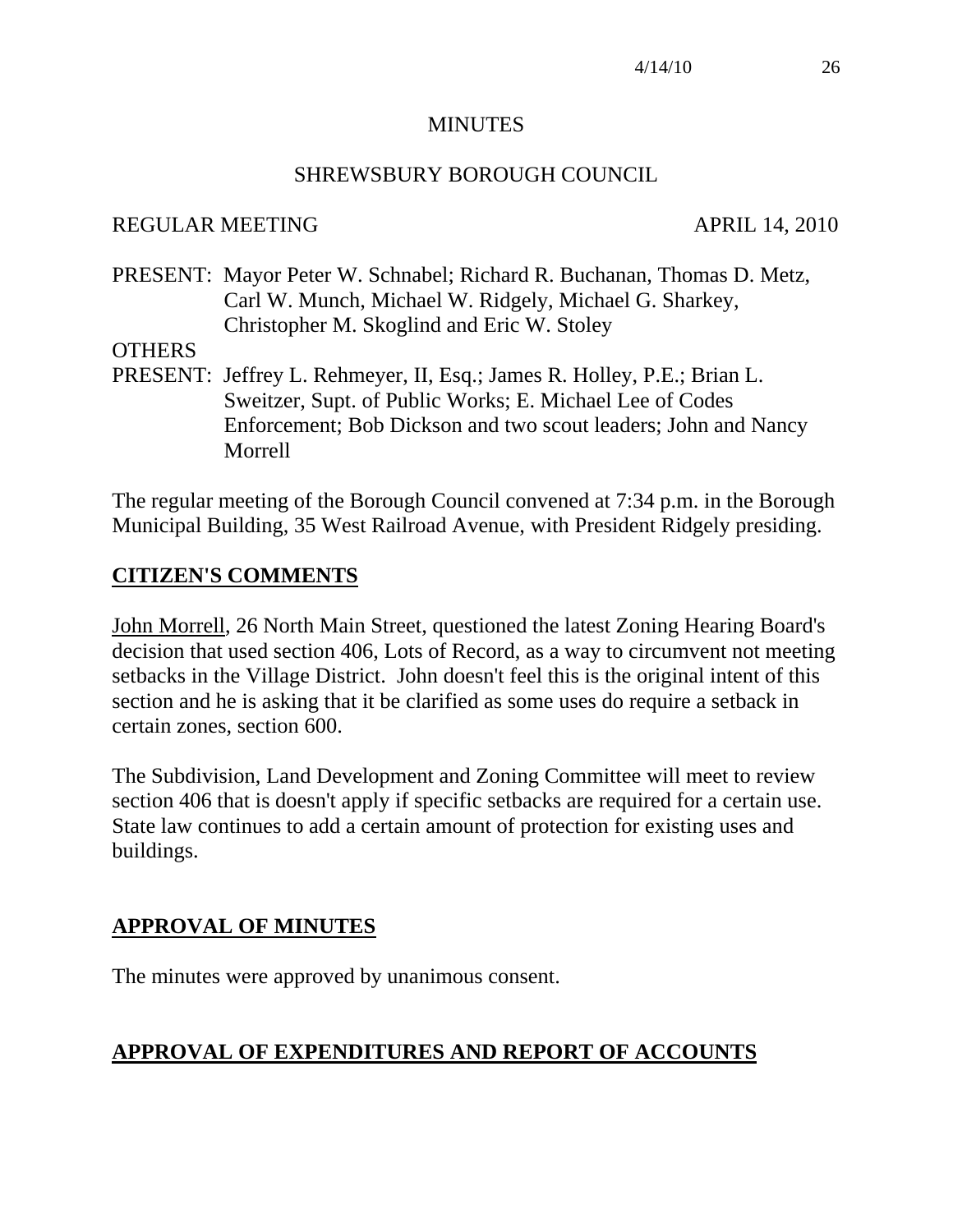The February expenditures and report of accounts will be deferred until next month.

# **BILL LIST**

The bill list for March was presented. General account: check numbers 9980 thru 10033; Water account: check numbers 4321 thru 4335; Sewer account: check numbers 4163 thru 4176; Highway Aid account: check numbers 785 and 786.

- C. Skoglind moved to approve the March bill list.
- E. Stoley seconded. The motion carried with all in favor.

# **PAYROLL REGISTER**

C. Skoglind moved to approve the March 9 and 23 payroll registers.

R. Buchanan seconded. The motion carried with all in favor.

# **SUBDIVISION AND LAND DEVELOPMENT BUSINESS**

## **Southern Regional Police Department** – Richard R. Buchanan

Buck made a presentation to Glen Rock Borough last evening. Buck informed the Council that in 2009, we saw a 4.19% increase in request for services and it looks like the Borough will see another increase based on current tracking from 47% to 51% of the police services. This is mostly due to the fact that we have traffic coming and going to not only the commercial area in the Borough, but in the Township. It was suggested that another presentation be made to Shrewsbury Township and if they would come on board, that would be the time to revisit the cost sharing formula.

# **Codes Enforcement** – E. Michael Lee

## 118 North Main Street Violations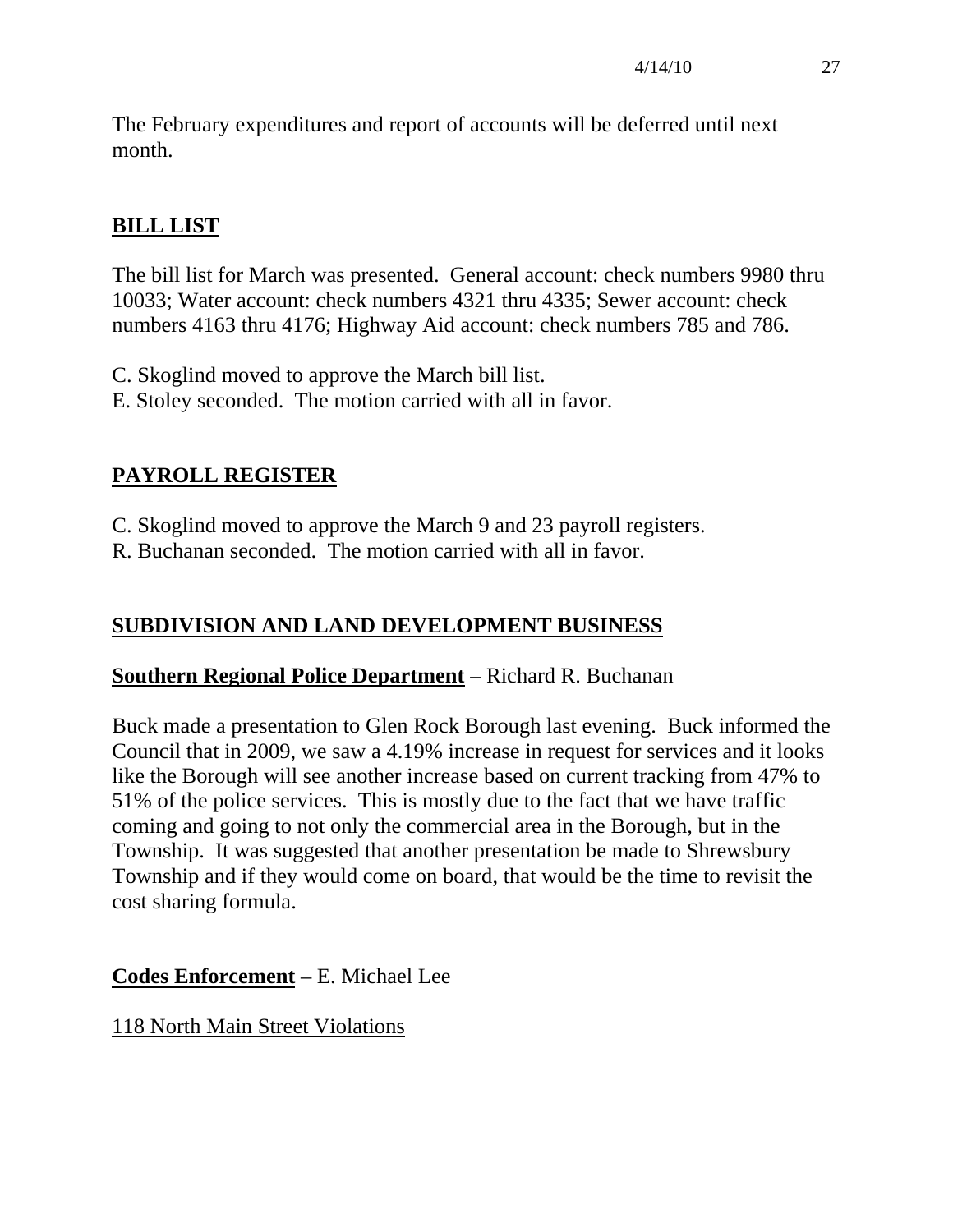Mike asked that Sol. Rehmeyer send an enforcement letter as Mike has spoken with the property owner three times. One vehicle and the large pile of logs remain in the rear and the pile of wood is still in front of the house that was for sale.

# Rat Complaint

A complaint was received that rats were seen in the area of 10 Essex Circle Drive. Mike investigated and found no zoning violations but dogs are kept outside and food is left out. Letters will be sent out to the neighborhood asking that anything that could draw rats be eliminated, like dog food and feces and to keep weeds cut.

## Eitzert Farms

Mike said the developer was in his office and presented a drawing that proposes to rezone the land from Residential-Agricultural (20,000 square feet lots) to Residential (9,000 square feet lots) that would increase the houses from the approved amount of 52 to 82.

Staff review was not in favor of the rezoning as it would set a precedent for other undeveloped land plus sewer capacity was allocated based on current zoning as per the comprehensive plan.

Council confirmed the land will not be rezoned.

# Flag Signs

Flag signs are appearing more frequently. Mike has informed Quiznos they can the flags for 30 days for their grand opening. Mike is working on an ordinance that will cover these flags.

Mike was asked to check the size of the signs on the new CVS building.

# **Water & Sewer** – Richard R. Buchanan

## Deer Creek Evaluations

The Department of Environmental Protection evaluated Deer Creek for the possibility of designation as a high quality cold water fishery. The Borough monitors the flows of Deer Creek to comply with our Pumphouse wells permitting requirements. This could further limit the withdrawal rate on future permits. The Susquehanna River Basin Commission cut the permit cycle from 30 years down to every 15 years plus the Borough will pay a "user fee" of \$10,000.00 yearly to the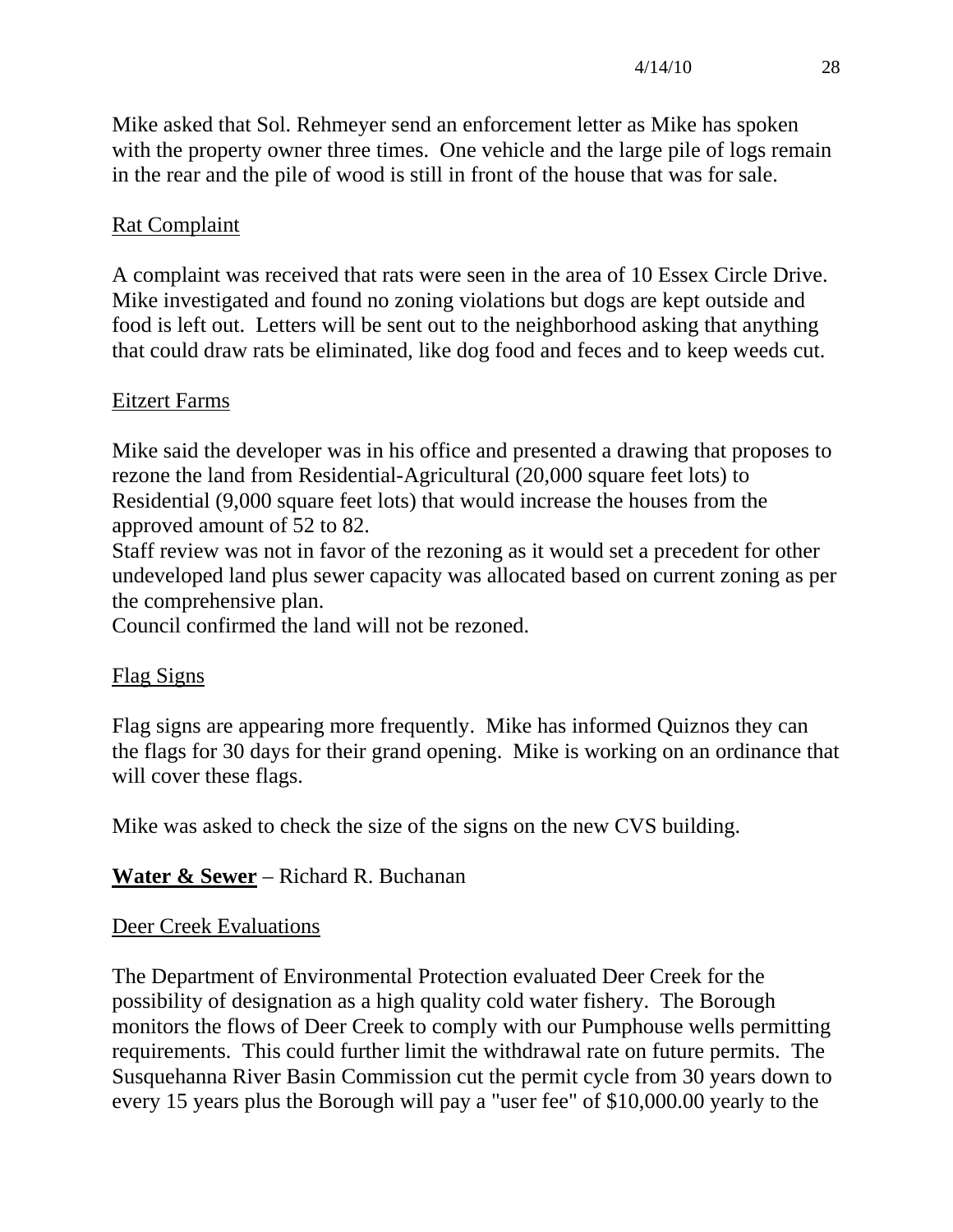SRBC. It should be pointed out that Shrewsbury Borough is a market place for the area. Responses will be given by the April 16 deadline.

## 5 Golden Circle Sewer Charge Theft

The Public Works Department identified a meter that was intentionally by-passed while investigating meter problems. The property changed ownership in June, 2009, and there is no way to charge the money back as it's a grey area when the previous owner stopped living there.

## Wellhead Protection Meeting

Devin Knaub presented a plan for a gun shop at 60 East Forrest Avenue which will be in a detached converted garage that has no water or sewer in the building. The property is located in a Zone 2, Shrewsbury Township. Mr. Knaub proposes to sell firearms and ammunition. Cleaning solution is in aerosol cans. The Wellhead Protection Committee did not believe the use would be harmful to our water sources.

## Water Utility Concerns

DEP will raise permit fees and develop a user fee for all bottled water and community water systems. Shrewsbury Water will pay \$10,000.00 per year starting in 2011. Rep. Ron Miller is checking into this proposal. It's possible that if one of the committees makes a recommendation, it becomes a regulation without a vote.

## New Freedom Capital Projects

New Freedom Borough has notified us of capital projects in the amount of \$108,500.00. Our share is 61% and the work needs to be done to meet effluent requirements. These items need to be budgeted and not just proposed during the year if it is known during the budgeting process. Eng. Holley and Brian Sweitzer met with New Freedom Borough officials to go over the cost sharing report.

## Water Rates

The recent water rate increase seems to be sufficient.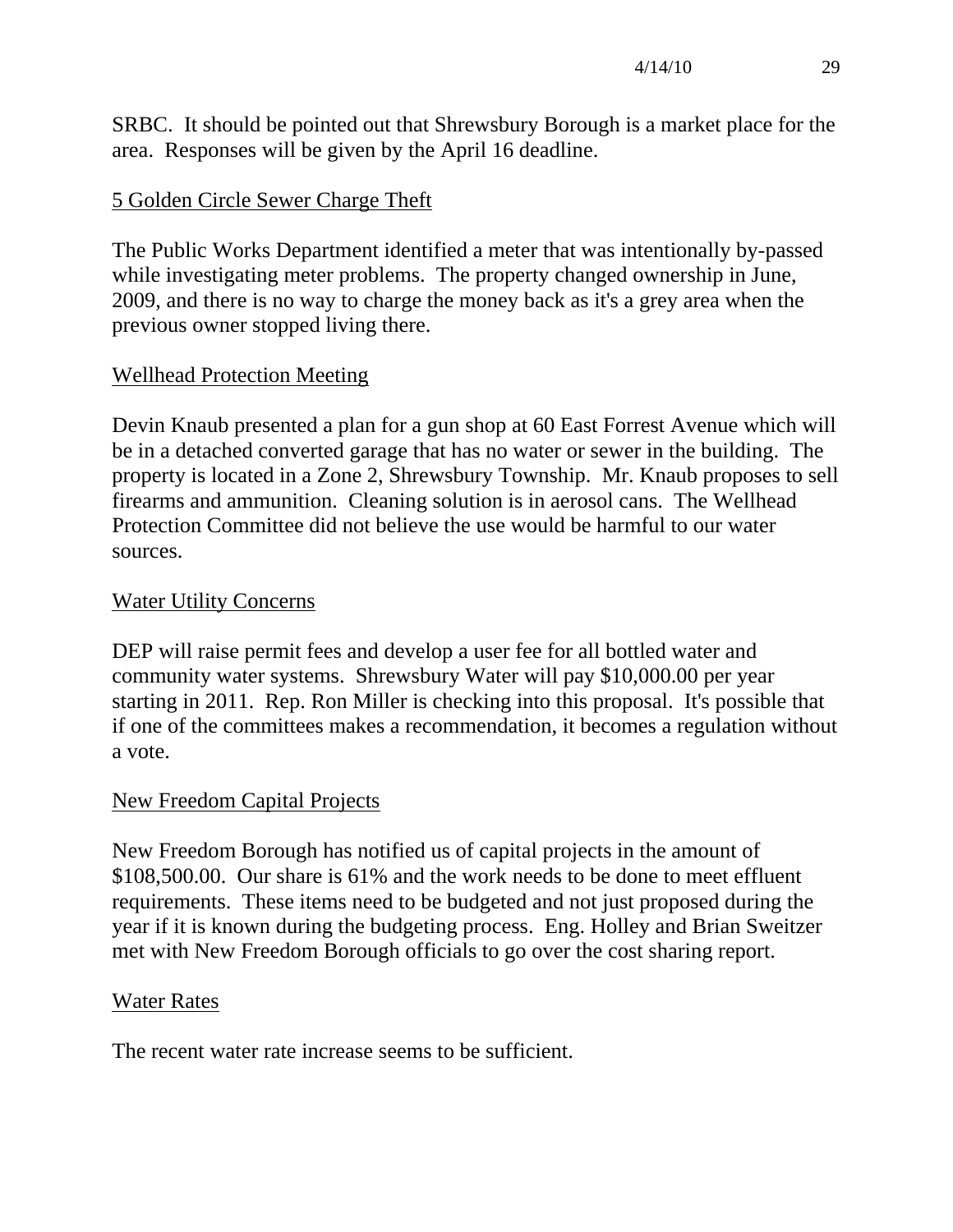# **Public Roads & Lighting** – Eric W. Stoley

#### Street Sweeper

The street sweeper finished April with a total of 75 hours at a cost of \$6,000.00.

#### Street Inspection

B. Sweitzer performed a street inspection and compiled a list of streets that need some crack sealing done. The streets that could use repaving are: Bridle Road, North Highland Drive, Onion Boulevard, Circle Drive, Woodland Drive and West Linden Avenue.

#### Street Light Upgrades

Under Act 129, electric suppliers need to conserve energy and, as a result, there are 195 street lights that need to be converted from mercury vapor cobra heads to sodium vapor bulbs. All of the Borough-owned lights have the new sodium vapor bulbs. We need to ask to be put on the list for replacement. Also, Met Ed's practice is to replace using 100 watt sodium vapor bulbs and the Borough will ask for 150 watt bulbs for better lighting.

M. Ridgely moved to contact Met Ed to be put on the list for replacement bulbs and to ask for the 150 watt sodium vapor bulbs. C. Munch seconded. The motion carried with all in favor.

## Act 167 Stormwater Management Plan

The York County Planning Commission is developing a new stormwater management plan and the model ordinance will be completed by June. The ordinance will address quality and quantity stormwater issues. Our current ordinance is from 1992. We may have to treat runoff at the sewer treatment plant.

# **Public Lands & Buildings and Finance** – Christopher M. Skoglind Snow Removal

The amount of \$7,500.00 was budgeted for extra snow removal driver and \$16,135.00 was spent from account 432.100 from the Highway Aid account.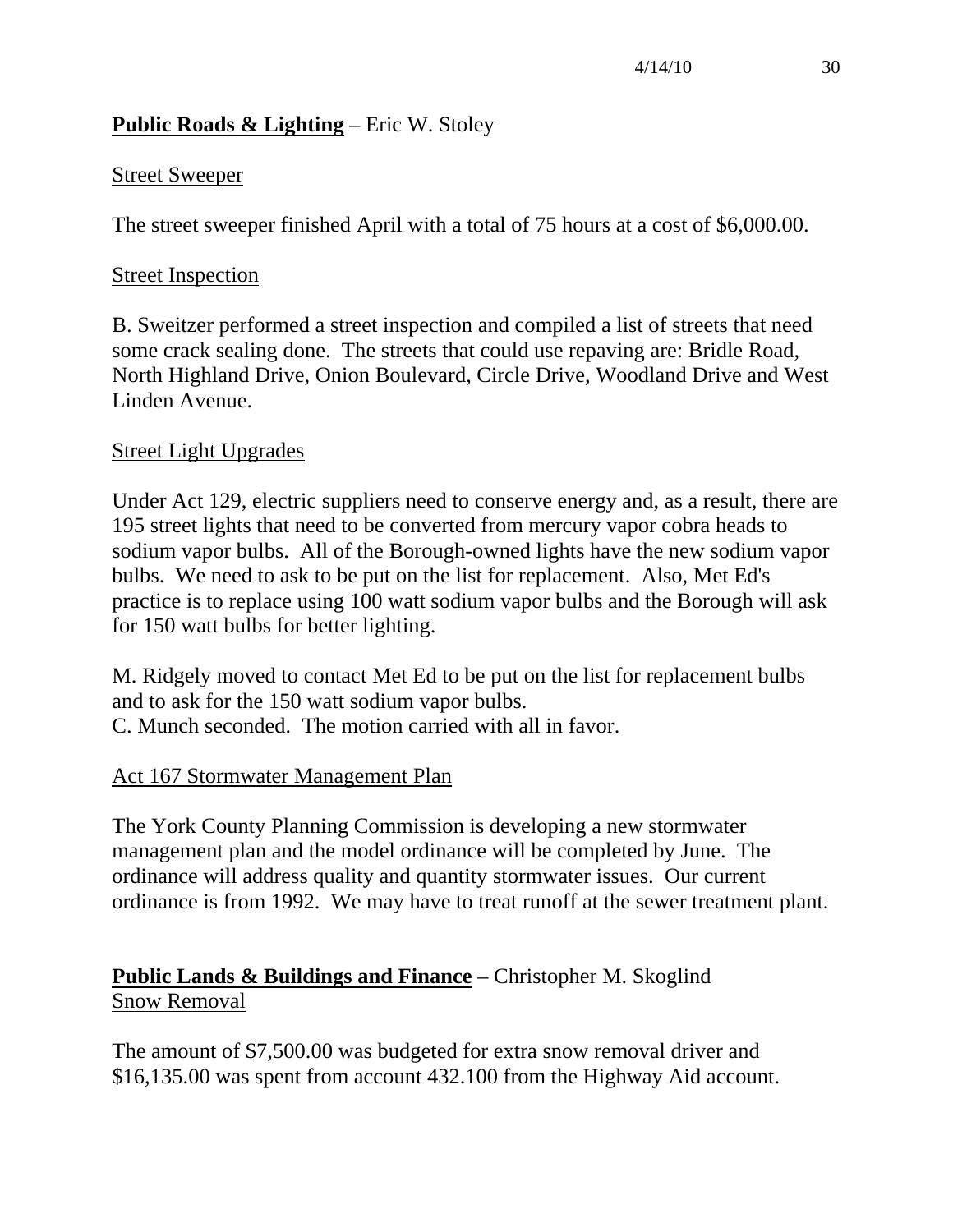C. Skoglind moved that \$11,135 be reimbursed by reserve general funds to the Highway Aid account. M. Sharkey seconded. The motion carried with all in favor.

Reimbursement was requested from PEMA for the two large snow storms.

## Designation of Agent Resolution for PEMA Reimbursement

E. Stoley moved that Michael W. Ridgely be designated to execute documents on behalf of the Borough for snow storm reimbursement. T. Metz seconded. The motion carried with all in favor.

## Scout House Pole Building

The grant deadline to spend the \$15,000.00 was extended until June 30, 2011. The building will be a 20' x 30' pole building now because of the electric line. Thirteen trees need to be removed along with the stumps. The site needs to be prepped and fill dirt brought in. Water and sewer need to be installed along with a sidewalk. The extra expenses come to around \$17,000.00. The scouts will pay some toward the project and they volunteered to remove the felled trees and rent a grinder to remove the pine tree stumps.

The Committee will meet with the Scout leaders and Brian to determine who will do what work and come up with a time frame and itemized expenses so we know when the pole building can be put out for bid.

# **ENGINEER'S REPORT**

## Windy Hill Road Box Culvert Replacement

Kinsley Construction will be doing the work which came in \$24,000.00 more than estimated. Eng. Holley's office is looking into the cost of the by-pass pumping and the cost to excavate and backfill which was also higher. It's unknown at this time how PennDOT will split the cost and Jim will report more next month.

## CVS Turn Lane

The left-turn arrow will be functional on April 19 and the developer knows he cut the loops on South Main Street and Constitution Avenue.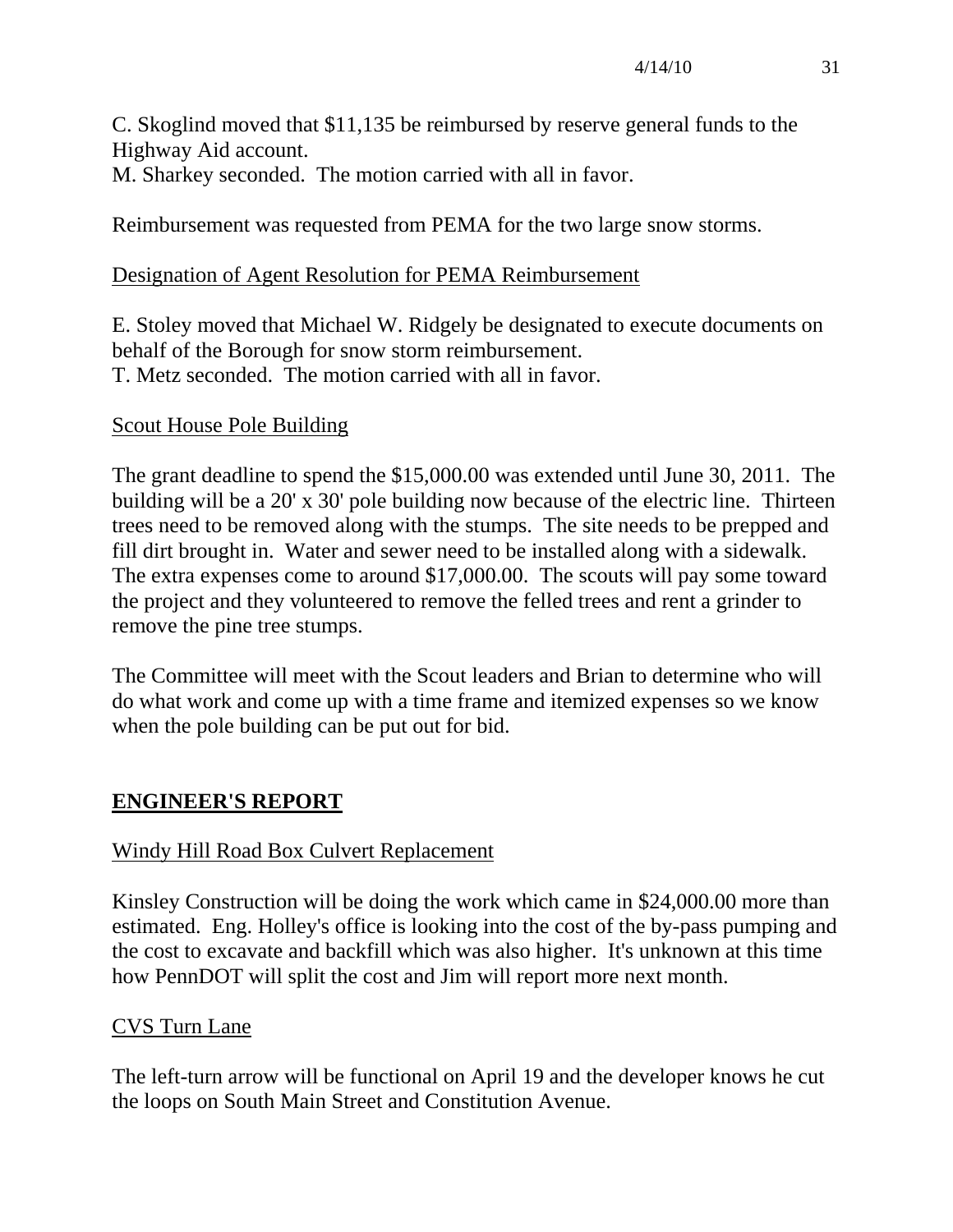# Mapping

Eng. Holley showed the mapping obtained through the County at a cost of \$380.00, which includes the external hard drive, and will be used as part of the Southern Farms water line replacement project. Eng. Holley proposed having student interns place the water and sewer and storm water lines on the software and he will get back with a price to have that done at next month's meeting. This mapping is for Borough use only and can't be put on the website.

# **SOLICITOR'S REPORT**

# Wellhead Protection in Shrewsbury Township

The Township's solicitor suggested the Township adopt a stand-alone ordinance similar to the one the Borough adopted and also suggested an agreement evidencing such intergovernmental cooperation and shifting more onto the Borough as far as hearings and enforcement.

# Annual Renewal of Use Certificates

Sol. Rehmeyer provided Mike Lee with a revised version of the ordinance and a sample application. The documents decrease the language in the ordinance but allow flexibility to the Borough to adjust the application moving forward including failure of a property owner to maintain fire suppression systems through the application process.

# Flood Plain Ordinance Provisions

The Borough adopted the Flood Plain Ordinance before the September deadline and FEMA updated its suggested language at the end of 2009.

# Shrewsbury Center Buffer

The property owner on Cardinal Drive to the rear of 12 Fawn Drive is agreeable that five evergreen trees behind 12 Fawn Drive's deck do not have to be replaced under the original buffer agreement since her property already has an evergreen buffer. She is willing to sign the agreement that will carry through to future property owners.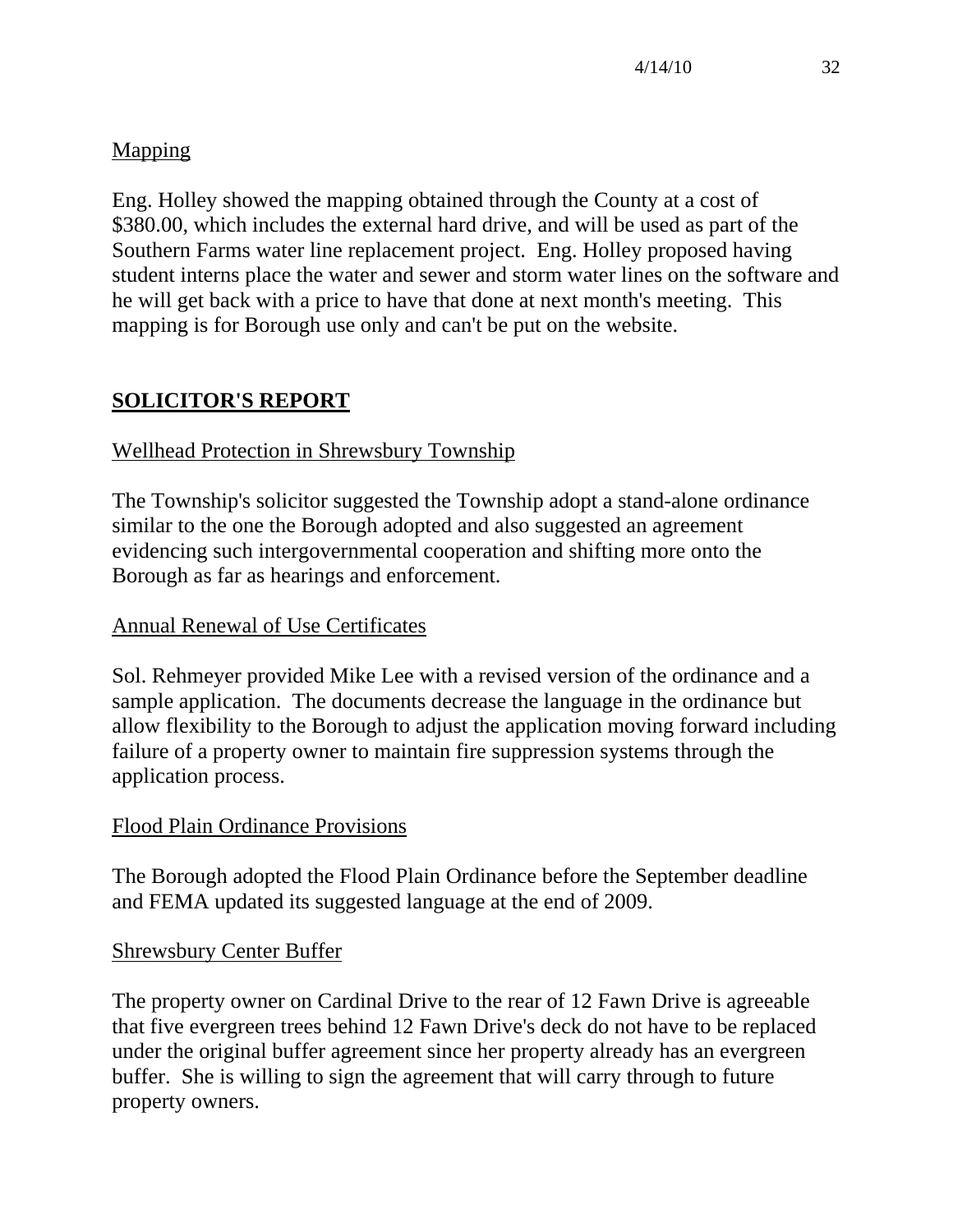## One Call Now Service Agreement

Efforts to negotiate the One Call Now Services Agreement were successful and the Agreement had changes that were made to it.

## Groundwater Rule Compliance

B. Sweitzer was able to get a good price on chlorine analyzers through the PA COSTARS program along with group purchasing done with Stewartstown, New Freedom and Glen Rock Boroughs at a cost of \$3,100.00 per unit. The units are approved by DEP.

Sol. Rehmeyer reviewed the warranty.

E. Stoley moved to authorize B. Sweitzer to proceed with the purchase.

R. Buchanan seconded. The motion carried with all in favor.

## Errors and Omissions Coverage

C. Skoglind said there is an article in the last Borough News about errors and omissions coverage and sewer capacity.

# **Public Safety, Welfare and Personnel** – Thomas D. Metz

# **Secretary's Report** – Cindy L. Bosley

The next Local Government Advisory Committee meeting is May 19.

# **York Area Tax Bureau** – Thomas D. Metz

The list of Borough tax payers was reviewed and about 12 addresses were not on the list and will be added.

## **Subdivision, Land Development and Zoning** – Eric W. Stoley York County Rail Trail Meeting

Meetings are scheduled by the York County Rail Trail Authority to conduct a study to develop a trail plan for York County. The closest meeting for us is on May 5 at the Nixon Park Nature Center.